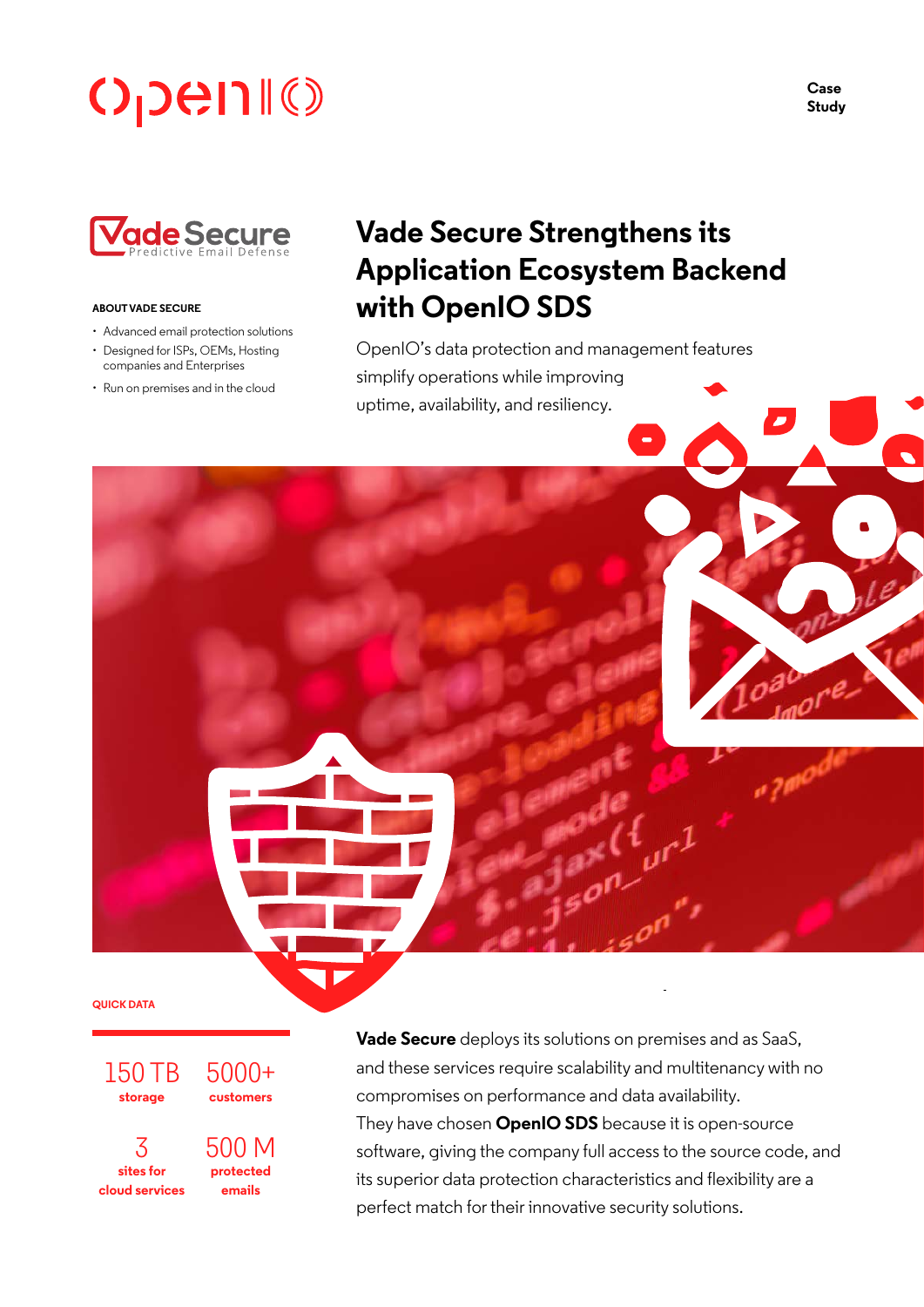66 OpenIO SDS scales seamlessly and quickly. We did this twice already in a few months, without service disruption, and new already in a few months, without service disruption, and new resources were available in a matter of minutes.

> Michael Boutoille, COO, Vade Secure



# **The context**

Vade Secure is a global email security solution provider with more than 5,000 customers worldwide, and protects 500 million mailboxes against email threats and scams. With an increasing demand for email security solutions, Vade Secure has been building a growing application ecosystem to help organizations of any size protect themselves against email threats including ransomware, malware, phishing, spam, and more.

Vade Secure's solutions are designed for ISPs, OEMs, and enterprise organizations of any size, and they run on premises or in the cloud. Because of the critical role of email in all business processes, its services need the highest uptime, scalability, and flexibility to meet the most demanding requirements.

Vade Secure adopted object storage to overcome the limits of traditional file system solutions such as scalability, but also because OpenIO SDS improves data management and protection, with embedded remote replication, and doesn't require traditional backup operations. These characteristics enabled Vade Secure to build a strong backend for its cloud operations and a more reliable product for on-premises installations. The company also saved money managing their cloud infrastructure and simplified it for large on-premises installations.

Vade Secure's solutions analyze, index, process, and store risky emails in real time. Quarantine email repositories do not need very large volumes per customer, but the object store must be capable of handling many customers together with objects of all sizes concurrently, at a high write speed. These data repositories sustain a high change rate in a relatively short time span, but they cannot be too resource hungry. Thanks to the flexibility and lightweight design of the OpenIO SDS object store, Vade Secure achieved these goals and is now able to install its infrastructure backend on a wide range of hardware or virtualized environments. And the same backend is now at the core of Vade Secure's cloud solutions, thanks to its scalability and multitenancy characteristics.

With datacenters in Europe and the US, Vade Secure's SaaS solution, powered by OpenIO SDS, now provides email security services to a growing number of customers across several geographies.

In order to get the best from the object store, Vade Secure developed a specific integration with OpenIO SDS that leverages both native and S3 APIs. The former makes it possible to get full control of the object store at the highest speed, while the latter allows Vade Secure to share data with third-party apps when necessary.

## **Why Object Storage**

**Object storage is ideal for storing emails.** Rich and customizable metadata available within each object helps categorize, index, and analyze emails without complex tools or databases to manage.

**Object storage provides better scalability and multitenancy than file system solutions.** Object storage can easily scale up to several billion objects per user and manage many millions of concurrent users in the same namespace.

**Object storage has better reliability and availability than traditional storage.** Advanced data protection schemes, such as remote replication, distributed erasure coding associated with object versioning, and WORM capabilities, make it possible to avoid traditional backup operations while improving data availability.

### The choice

Vade Secure wanted to **improve the overall infrastructure backend** for its solution and deliver better services and products to its customers.

With OpenIO SDS, they simplified operations at the backend, and increased **resiliency, availability, and scalability**, while maintaining the **flexibility** their customers need.

The ability of OpenIO SDS to **grow with small increments, without complex and performance-hindering rebalancing operations**, enables Vade Secure to adapt the infrastructure quickly to changes when necessary and at limited cost.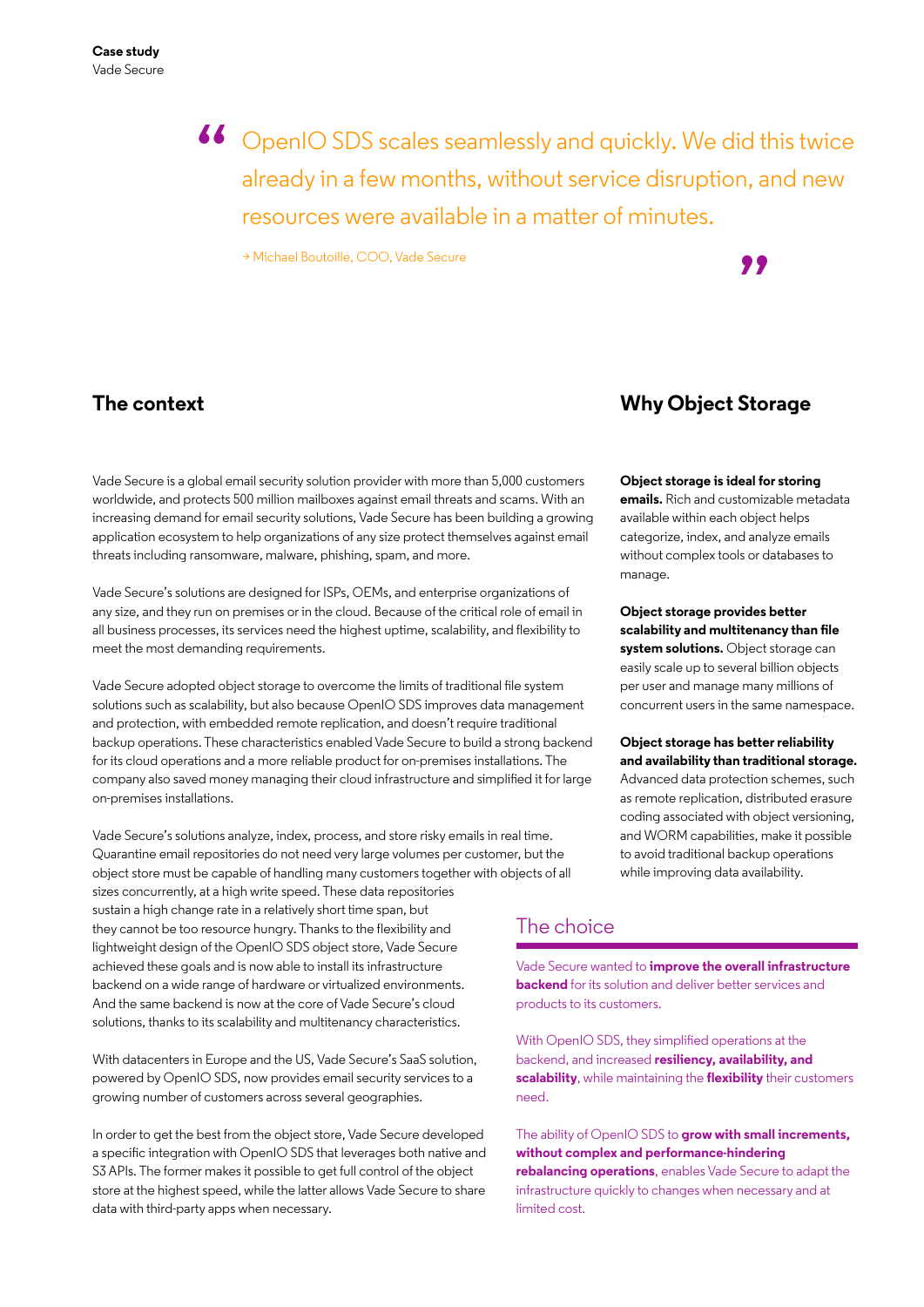**Case study** Vade Secure

# 66 Open source was a key differentiator for us. As a security<br>company, we want to avoid any form of lock-in, and we company, we want to avoid any form of lock-in, and we

want the option to examine

> Michael Boutoille, COO, Vade Secure

the code when necessary. OpenIO SDS is now serving as storage<br>the code when necessary. backend for several solutions, and we plan to leverage it for future products too.

## **Why OpenIO SDS**

Vade Secure is a customer-focused company providing security solutions; responsiveness and reliability are key aspects of its strategy, and they wanted the same level of quality for its solution ecosystem. Vade Secure's products, adopted by large ISPs and other organizations of all sizes, must be efficient, constantly updated, and fast under any conditions, whether deployed on premises or consumed as a service.

After testing other solutions, Vade secure opted for OpenIO because it offers the superior technology needed to build a strong, long-lasting backend for their infrastructure. The companies'

development teams were able to collaborate on a seamless integration between the products. OpenIO SDS, thanks to its dynamic data protection features and Conscience technology, has demonstrated its ability to efficiently manage very small as well as large objects (like emails and attachments) concurrently by selecting the appropriate data protection and data placement in the cluster automatically, on the fly.

#### **Open Source**

OpenIO SDS is an open-source software-defined storage solution. For a security company like Vade Secure, the ability to examine the code to ensure that there are no backdoors or bugs that can compromise system security is fundamental; the company needs to control the entire stack and fulfill customer expectations on quality control. At the same time, leveraging open-source software avoids any form of lock-in and vendor dependency over the long term.

#### **Scalability and multi-tenancy**

OpenIO has a proven track record of installations ranging from a few terabytes up to several petabytes, storing billions of objects, including emails, in the most demanding environments. It has been designed to manage several million users concurrently with consistent performance, while segregating different workloads

and data sets to avoid noisy-neighbor situations.

#### **Efficiency and Flexibility**

Vade Secure wanted to install OpenIO SDS in any kind of environment, physical or virtual, and have the freedom to configure and expand its storage system quickly when needed. Thanks to its unique architecture, OpenIO SDS can work on both physical and virtual hardware and on nodes of different sizes and hardware generations. With OpenIO SDS, storage expansions take just minutes, requiring no data rebalancing, and all the new resources are immediately available. Conscience technology, OpenIO's dynamic load-balancing mechanism, oversees available

resources in the cluster and optimizes their usage continuously by always providing the best path for each operation.

#### **Dynamic data protection**

OpenIO SDS selects the appropriate data-protection scheme in real time when data is written, making it possible to manage both small and large files, including text-only emails and large attachments, constantly ensuring optimal capacity utilization, protection, and performance.

#### **Pro-active and responsive support**

Vade Secure found in OpenIO an organization attentive to market and customer needs, ready to add or optimize features accordingly. The two companies' technical teams worked seamlessly and efficiently to bring Vade Secure's solutions to the market in a very short time.



,,